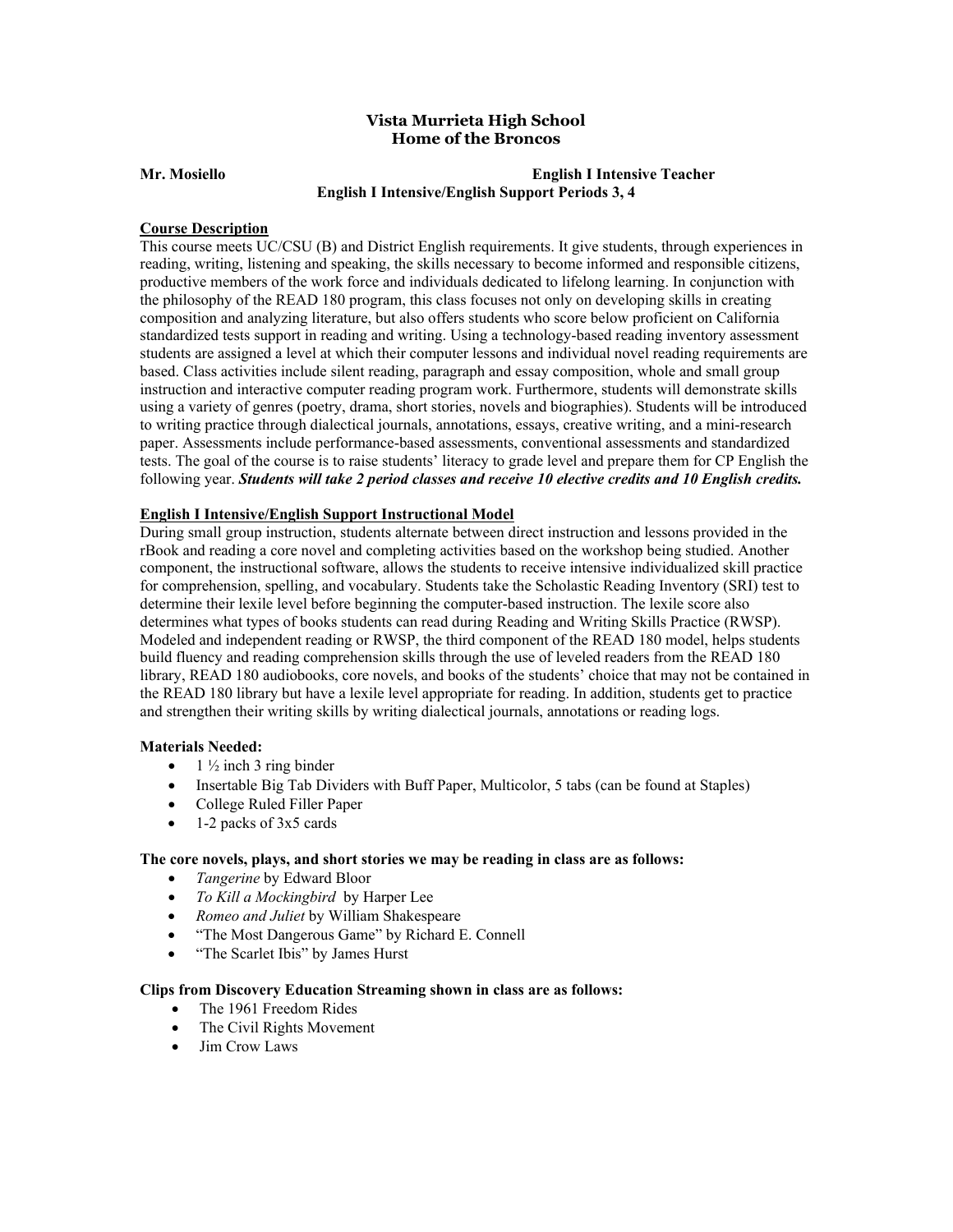## **Videos shown in class are as follows:**

- *To Kill a Mockingbird* by Robert Mulligan
- *Gnomeo and Juliet* by Kelly Asbury
- *Romeo + Juliet* by Baz Luhrmann

# **The Goal**

 Our primary goal will be to develop skills and habits that will improve reading comprehension, vocabulary enrichment and your writing proficiency**.** Assignments will strive to stimulate your productivity as readers, writers, and thinkers. Students will be provided with the opportunity to make progress toward goals and objectives through the use of instruction in:

- $\triangleright$  Reading comprehension and fluency
- $\triangleright$  Written expression and the writing process
- $\triangleright$  Listening and speaking skills
- Grammar, punctuation, and spelling reinforcement
- $\triangleright$  Vocabulary building
- $\triangleright$  Reading, writing, and analyzing of short stories, novels, and poetry

## **Classroom Rules**

 All students are expected to behave with C.L.A.S.S. CLASS stands for: Character, Leadership, Attitude, Scholarship, and Service.

- 1. Respect authority, yourself, and others
- 2. Make good choices
- 3. Be honest, responsible, and friendly
- 4. Help others, work hard, and complete your tasks
- 5. Use appropriate language at all times
- 6. All school policies as outlined in your student handbook will be followed

#### **Classroom Expectations**

 As in the real world, attendance, punctuality, and the ability to do your job effectively are critical for success in this class.

- 1. Arrive to class on time
- 2. Come to class prepared with all of your materials
- 3. Prepare for and participate in course related activities
- 4. Complete assignments on time and turn them in by their due date
- 5. Follow classroom rules and procedures

# **Make-up Work, Late Work, Extra Credit**

 It is the student's responsibility to find out about and make-up missed assignments. Unexcused late work may result in a lower grade. Late Work: To be accepted at teacher's discretion for partial credit.

#### **Attendance:** Absences **will affect your progress in this class.**

 Any assignments turned in with doodling, graffiti, drawing, etc. that is not a required part of the assignment will result in a zero for that assignment. Anything deemed questionable will be turned into the administration.

 If you need to contact me for any reason, my phone number is (951) 894-5750 ext.) 6539. My e-mail address is: [mmosiello@murrieta.k12.ca.us](mailto:mmosiello@murrieta.k12.ca.us).

Best wishes for a great year in English. Thank you in advance for your support.